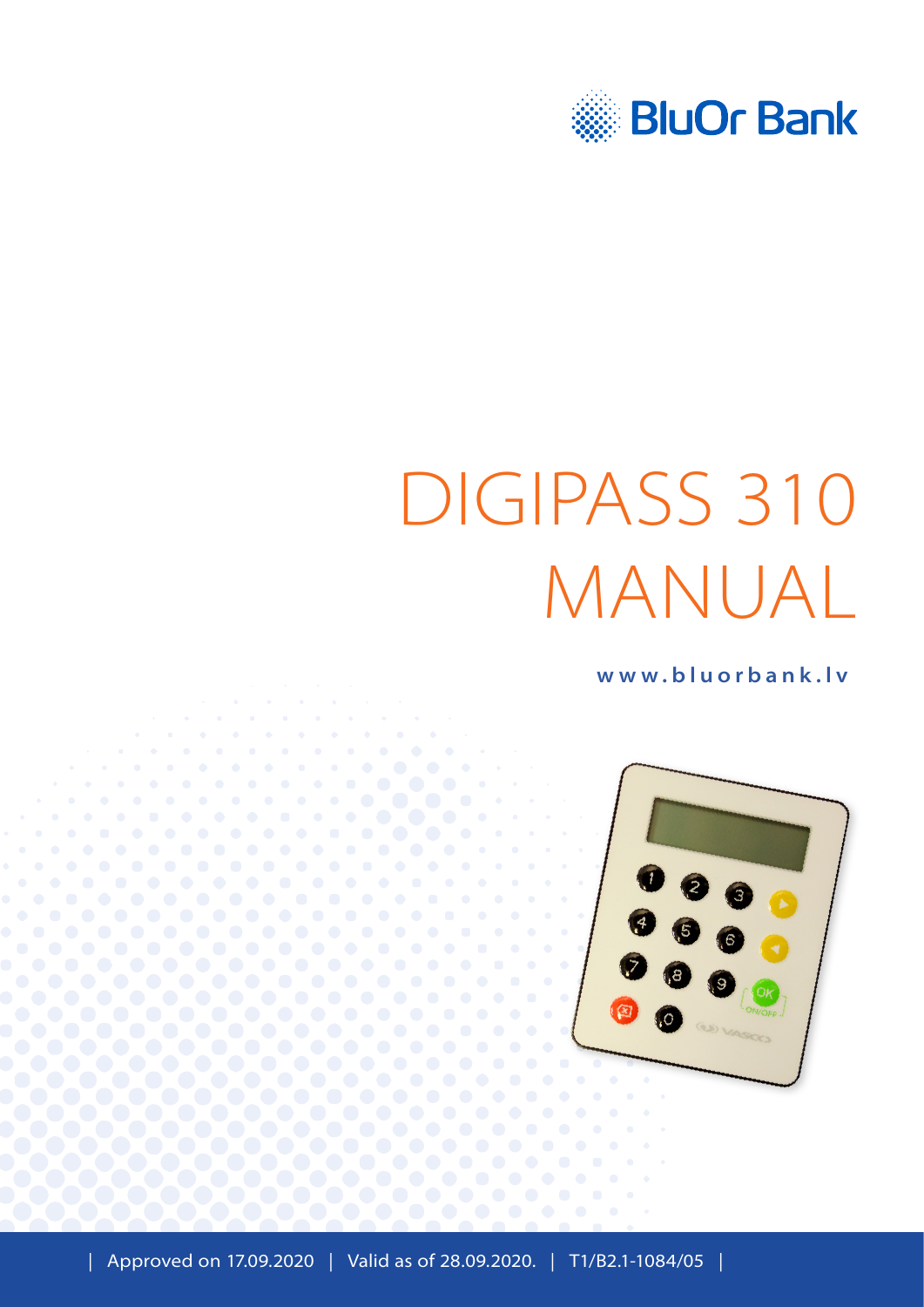

# <span id="page-1-0"></span>**CONTENTS**

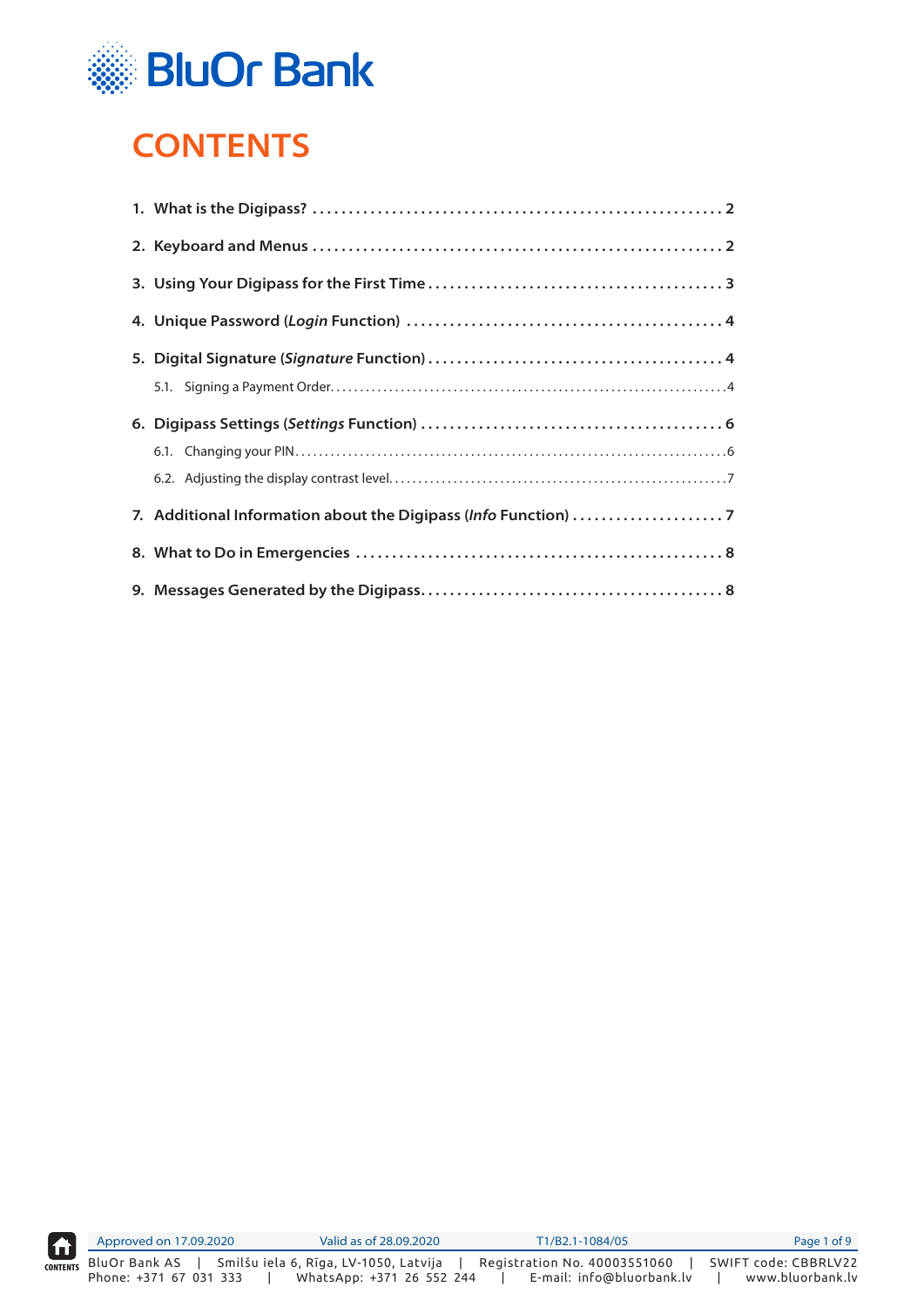<span id="page-2-0"></span>

# **1. WHAT IS THE DIGIPASS?**

- **1.1.** The Digipass 310 Digital Signature Calculator (hereinafter referred to as the Digipass) is meant for your identification and authorization of your transactions while working with BluOr Bank AS (hereinafter referred to as the Bank) remotely.
- **1.2.** Using the Digipass, you can generate a unique 9-digit password for your identification (function Login, see the Unique Password section), or a digital signature (function Signature, see the Digital Signature section).
- **1.3.** The Bank issues the Digipass with English interface.

# **2. KEYBOARD AND MENUS**



- **2.1. The button** switching the device on/off, confirming and entering information into the device, selecting menu items.
- **2.2. The and buttons** scrolling through menu items.
- **2.3. The button** returning to the previous menu, deleting the last character during input of information.
- **2.4.** *Login* **function** (see the *Unique Password* section):
	- **2.4.1.** Generation of a unique password for obtaining information over the phone;
	- **2.4.2.** Generation of a unique code for logging into the Internet Bank;
	- **2.4.3.** Signing of payment orders and cash withdrawal orders if the order amount is less or equal to EUR 5,000 or an equivalent in another currency;
	- **2.4.4.** Correspondence with the Bank using the Internet Bank;
	- **2.4.5.** Confirmation of 3D Secure card transactions.
- **2.5.** *Signature* **function** (see the *Digital Signature* section) is used for generation of a digital signature in order to sign various documents sent to the Bank by fax, mail, using the Internet Bank, or personally submitted to the Bank:
	- **2.5.1.** Payment orders, cash withdrawal orders, agreements, and other documents sent to the Bank by mail, using the Internet Bank (as an attachment to a message), or personally submitted to the Bank;
	- **2.5.2.** Payment orders and cash withdrawal orders entered in the Internet Bank if the order amount is greater than EUR 5,000 or an equivalent in another currency.

| <b>Ifil</b> | Approved on 17.09.2020 | Valid as of 28.09.2020                                                                      | T1/B2.1-1084/05                                           | Page 2 of 9                              |
|-------------|------------------------|---------------------------------------------------------------------------------------------|-----------------------------------------------------------|------------------------------------------|
|             | Phone: +371 67 031 333 | CONTENTS BluOr Bank AS   Smilšu iela 6, Rīga, LV-1050, Latvija<br>WhatsApp: +371 26 552 244 | Registration No. 40003551060<br>E-mail: info@bluorbank.lv | SWIFT code: CBBRLV22<br>www.bluorbank.lv |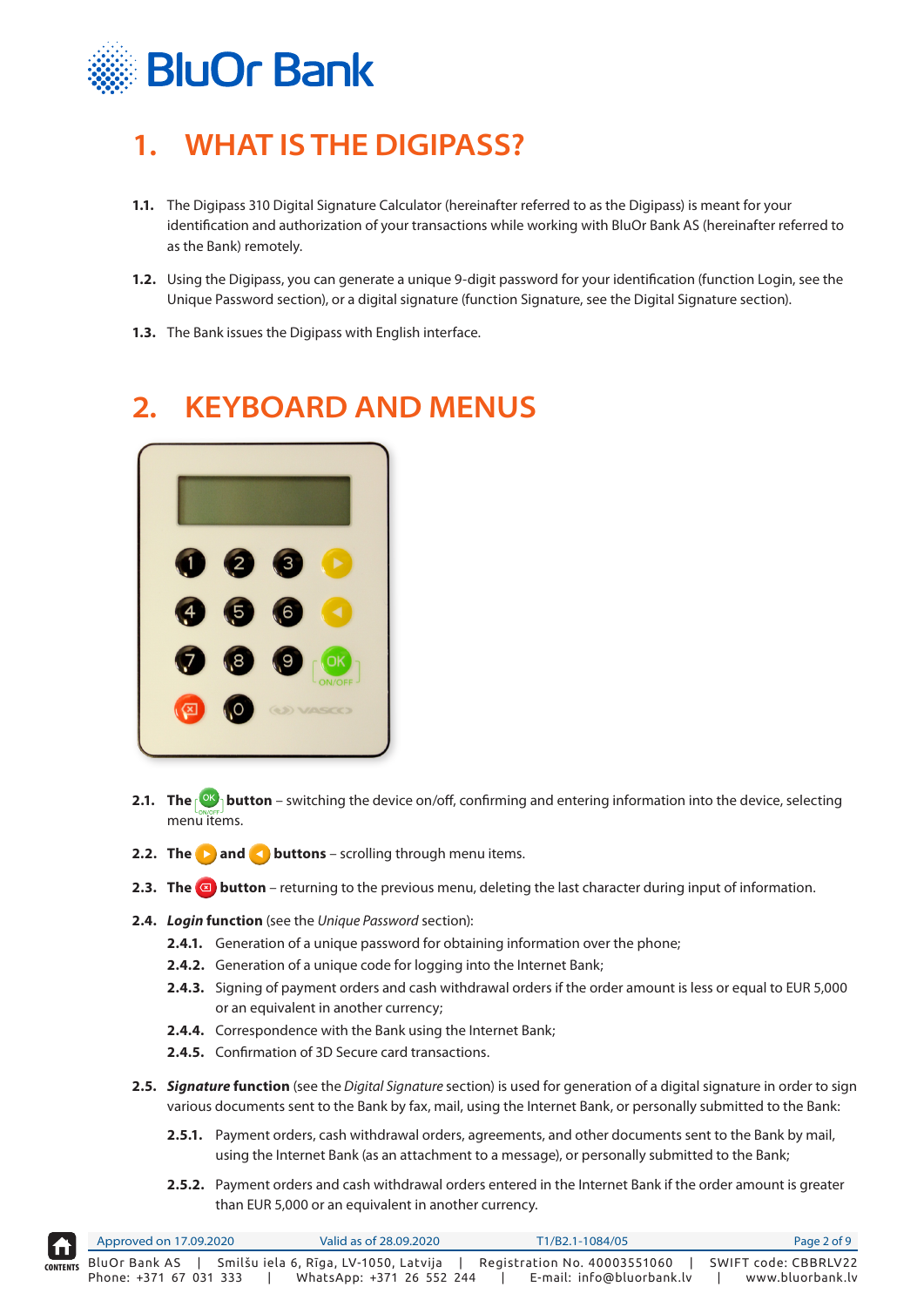<span id="page-3-0"></span>

- **2.6.** *Additional* **function** not used.
- **2.7.** *Settings* **function** (see the *Digipass Settings* section):
	- **2.7.1.** *Change PIN* change of PIN;
	- **2.7.2.** *Contrast* adjusting the Digipass display contrast level.
- **2.8.** *Info* **function** (see the *Additional information about the Digipass* section):
	- **2.8.1.** *Date/Time* current Digipass date and time according to Greenwich Mean Time;
	- **2.8.2.** *Battery* the Digipass battery level;
	- **2.8.3.** *Serial number*  the Digipass serial number;
	- **2.8.4.** *Firmware* the Digipass firmware version.

## **3. USING YOUR DIGIPASS FOR THE FIRST TIME**

- **3.1.** Switch on the Digipass by holding the  $\begin{bmatrix} \circ\mathbf{k} \end{bmatrix}$  button.
- **3.2.** The *Welcome* message will be displayed, followed by the *Initial PIN?* message. Enter the initialization code issued by the Bank and press the **button.** If the initialization code is entered incorrectly, the *Wrong PIN* message will be displayed; press the **button, the** *PIN errors***:** N message will be displayed, where N is the number of times that the PIN or initialization code was entered incorrectly; press the **COK** button and the *Initial PIN?* message will be displayed. Enter the initialization code issued by the Bank once again and press the  $\sim$  button.
- **3.3.** In 1–2 seconds, the following message will be displayed: *New PIN?*; you will be prompted to provide your personal PIN – a number consisting of 6 to 8 digits. Choose a combination of digits easy for you to remember yet difficult to associate with you (i.e. do not use your birthday, phone number, etc.). Memorize the chosen PIN and enter it into the Digipass, confirm input by pressing the  $\left\{ \frac{\infty}{\infty}, \frac{\infty}{\infty} \right\}$  button. If the chosen PIN is too simple, the following message will be displayed: *Weak PIN!*. Press the  $\left\{\frac{X}{Y}\right\}$ button and enter a different PIN.
- **3.4.** The following message will be displayed: *Confirm PIN*. Enter the chosen PIN again and press the **buth** button. If you have entered the chosen PIN correctly, the following message will be displayed: *PIN changed.* If the PIN is entered incorrectly, the following message will be displayed: *PINs differ!*. Press the **button and enter PIN** once again.

*Never write down your PIN chosen or store it with the Digipass. In case the device is stolen or lost, this will make unauthorized access to your digital signature easier because the device's functions cannot be accessed without entering the correct PIN.*

| <b>Display</b> | Input                                           | <b>Comments</b>                                                                                         |
|----------------|-------------------------------------------------|---------------------------------------------------------------------------------------------------------|
|                | $(\alpha k)$<br>-ON/OFF                         | Switch on the device                                                                                    |
| Initial PIN?   | OK<br>987654<br>ON/OFF                          | After the device is switched on for the first time, enter the<br>initialization code issued by the Bank |
| New PIN?       | $\overline{\phantom{a}}$ OK<br>123456<br>ON/OFF | Enter the chosen PIN (6 to 8 digits) and memorize it                                                    |
| Confirm PIN    | $\overline{\phantom{a}}$ OK<br>123456<br>ON/OFF | Confirm the PIN                                                                                         |
| PIN changed    |                                                 | Your PIN is set                                                                                         |

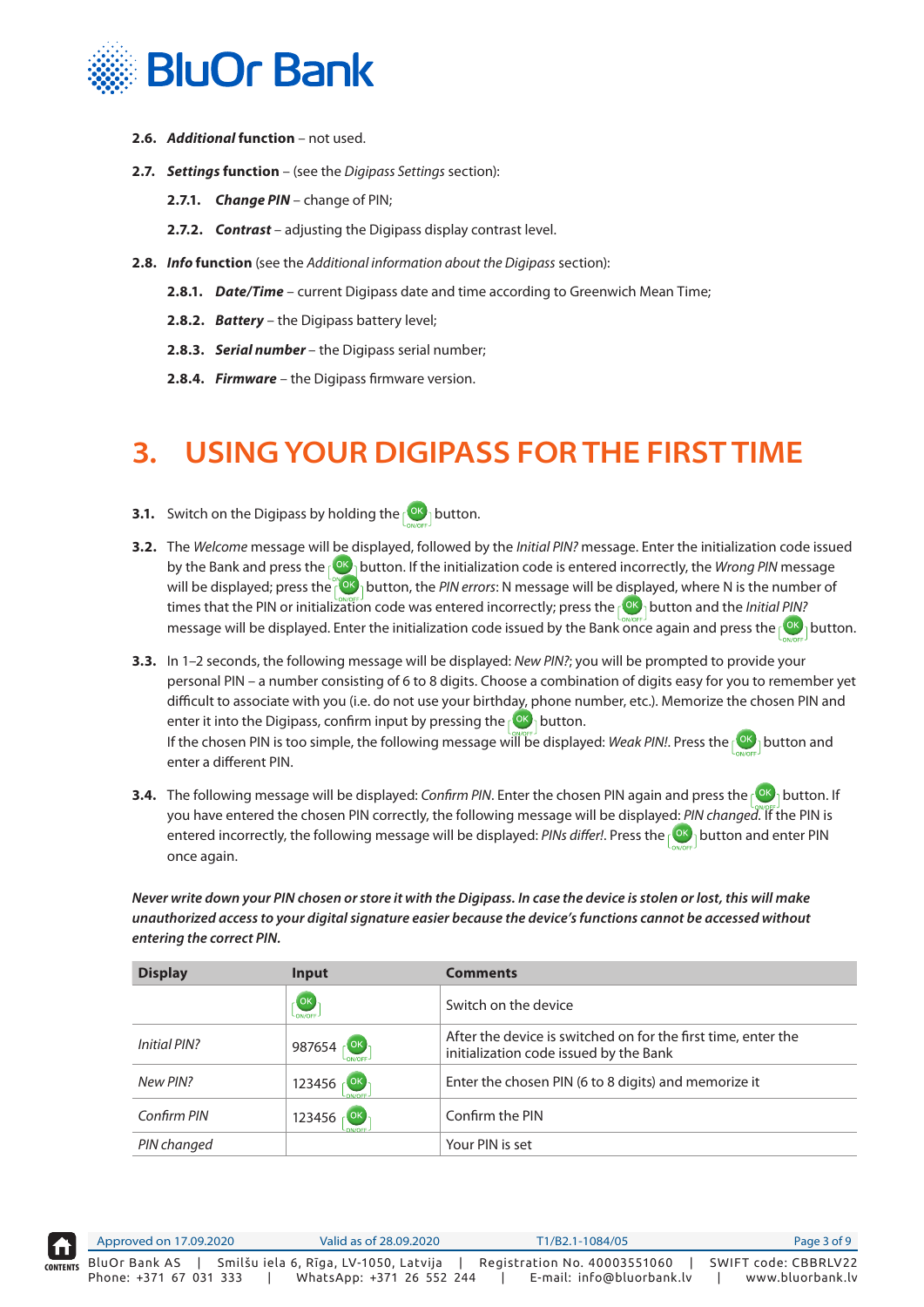<span id="page-4-0"></span>

# **4. UNIQUE PASSWORD (***LOGIN* **FUNCTION)**

- **4.1.** The unique password generated by the Digipass is intended for your personal identification when you contact the Bank over the phone, log into the Internet Bank or send messages using the Internet Bank, confirm 3D Secure card transactions, and sign payment orders and cash withdrawal orders if the order amount is less than or equal to EUR 5,000 or an equivalent in another currency.
- **4.2.** In order to generate a unique password, you should switch on the device by holding the **button.** For a short time, the *Welcome* message will be displayed.
- **4.3.** In 1 2 seconds, the message will be changed to *Your PIN?*. Enter your PIN and press the  $\sim$  button.
- **4.4.** If the PIN is entered correctly, the *PIN OK* message will be displayed, followed by the *Select 1. Login* message. Press the  $\sqrt{^\circledR}$  button.
- **4.5.** The Digipass will display the *Response*: message and a unique 9-digit password allowing to verify your identity.

*If the*  $\frac{1}{2}$  button is pressed, the size of digits in the unique password will be increased; if the  $\frac{1}{2}$  button is pressed *again, the size will be decreased.*

| <b>Display</b>      | Input              | <b>Comments</b>                                                 |
|---------------------|--------------------|-----------------------------------------------------------------|
|                     | OK<br>$-ON/OFF -$  | Switch on the device                                            |
| Your PIN?           | $\alpha$<br>123456 | Enter your PIN                                                  |
| Select 1.Login      | OK<br>-ON/OFF-     | Select the unique password generation mode                      |
| Response: 123456789 |                    | 123456789 – unique password for your personal<br>identification |

*A unique password is valid for 5 minutes.*

# **5. DIGITAL SIGNATURE (***SIGNATURE* **FUNCTION)**

This function of the Digipass is used to generate a digital signature in order to sign:

- ▸ Payment orders, cash withdrawal orders, agreements and other documents sent to the Bank by mail, using the Internet Bank (as an attachment to a message), or personally submitted to the Bank;
- Payment orders and cash withdrawal orders entered in the Internet Bank if the order amount is greater than EUR 5,000 or an equivalent in another currency.

#### **5.1. Signing a Payment Order**

- **5.1.1.** Switch on the device by holding the  $\lceil \frac{OK}{B} \rceil$  button. For a short time, the *Welcome* message will be displayed.
- **5.1.2.** In 1 2 seconds, the message will be changed to *Your PIN?*. Enter your PIN and press the  $\lceil$ <sup>OK</sup><sub>1</sub> button.
- **5.1.3.** If the PIN is entered correctly, the *PIN OK* message will be displayed, followed by the Select 1. Login message. Press the  $\triangleright$  button.
- **5.1.4.** The *Select 2. Signature* message will be displayed. Press the **button**.

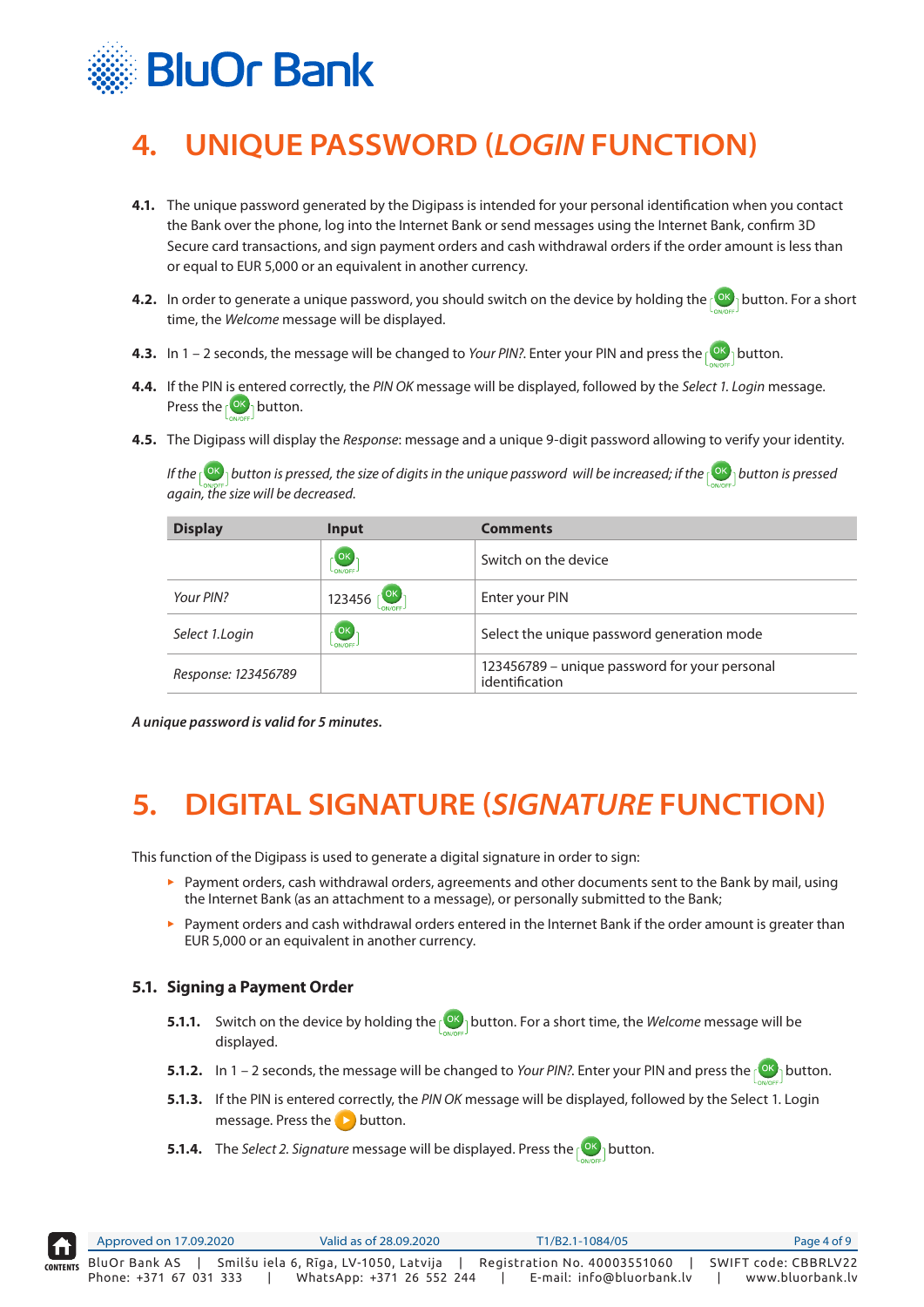

- **5.1.5.** The *Amount?* message will be displayed. Enter the whole part, i.e. digits before the decimal point (without cents, kopecks, etc.), of the payment or cash withdrawal amount. Press the  $\left\lceil \frac{OK}{S} \right\rceil$  button.
- **5.1.6.** The *Beneficiary?* message will be displayed in the display's top line. Enter the **last 9 digits** of the beneficiary account number (in case of signing a payment order) or the **last 9 digits** of the payer's account number (in case of signing a cash withdrawal order), skipping any letters and non-numeric characters. If an account number contains less than 9 digits, enter all the digits preceded by enough 0 digits so that the total number is 9. Press the  $\sqrt{8}$  button.

#### **5.1.7.** Example:

| <b>Original account number</b> | <b>Entering the account number into the Digipass</b>                                         |
|--------------------------------|----------------------------------------------------------------------------------------------|
| 0000123456789                  | 123456789                                                                                    |
| A00001234567SAV21              | 123456721 (all non-numeric characters are skipped)                                           |
| AABBCCDD1234                   | 000001234 (zeroes are added for the total number of digits in the<br>account number to be 9) |

**5.1.8.** The *Response:* message will be displayed in the display's top line, with a unique digital signature – generated using your account number and data entered – in the display's bottom line.

*If the*  $\frac{1}{2}$  button is pressed, the size of digits in the digital signature will be increased; if the  $\frac{1}{2}$  button is *pressed again, the size will be decreased.*

| <b>Display</b>      | Input        | <b>Comments</b>                                                                                                                                                                                                                                                                                                               |
|---------------------|--------------|-------------------------------------------------------------------------------------------------------------------------------------------------------------------------------------------------------------------------------------------------------------------------------------------------------------------------------|
|                     | OK<br>ON/OFF | Switch on the device                                                                                                                                                                                                                                                                                                          |
| Your PIN?           | 123456       | Enter your PIN                                                                                                                                                                                                                                                                                                                |
| Select 1.Login      |              | Scroll to the digital signature mode                                                                                                                                                                                                                                                                                          |
| Select 2.Signature  | OK<br>ON/OFF | Select the digital signature mode                                                                                                                                                                                                                                                                                             |
| Amount?             | 10000        | Enter the payment amount (the whole part only)                                                                                                                                                                                                                                                                                |
| Beneficiary?        | 123456789    | Enter the last nine digits of the beneficiary account<br>number (in case of signing a payment order) or the<br>payer's account number (in case of signing a cash<br>withdrawal order). If an account number contains<br>less than 9 digits, enter all the digits preceded by<br>enough 0 digits so that the total number is 9 |
| Response: 876543219 |              | 876543219 – your digital signature for this payment<br>order                                                                                                                                                                                                                                                                  |

*Attention! More than one payment with identical payment parameters cannot be signed within 4 minutes.*

*If you need to sign an agreement or a document addressed to the Bank by means of the Digipass, enter the document amount (the whole part only) into the Amount? field, and the last nine digits of the account number specified in the document into the Beneficiary? field (see section 5.1.6). If no amount and/or account number is specified in the document, enter 0 into the Amount? field and/or 9 zeroes into the Beneficiary? field.* 

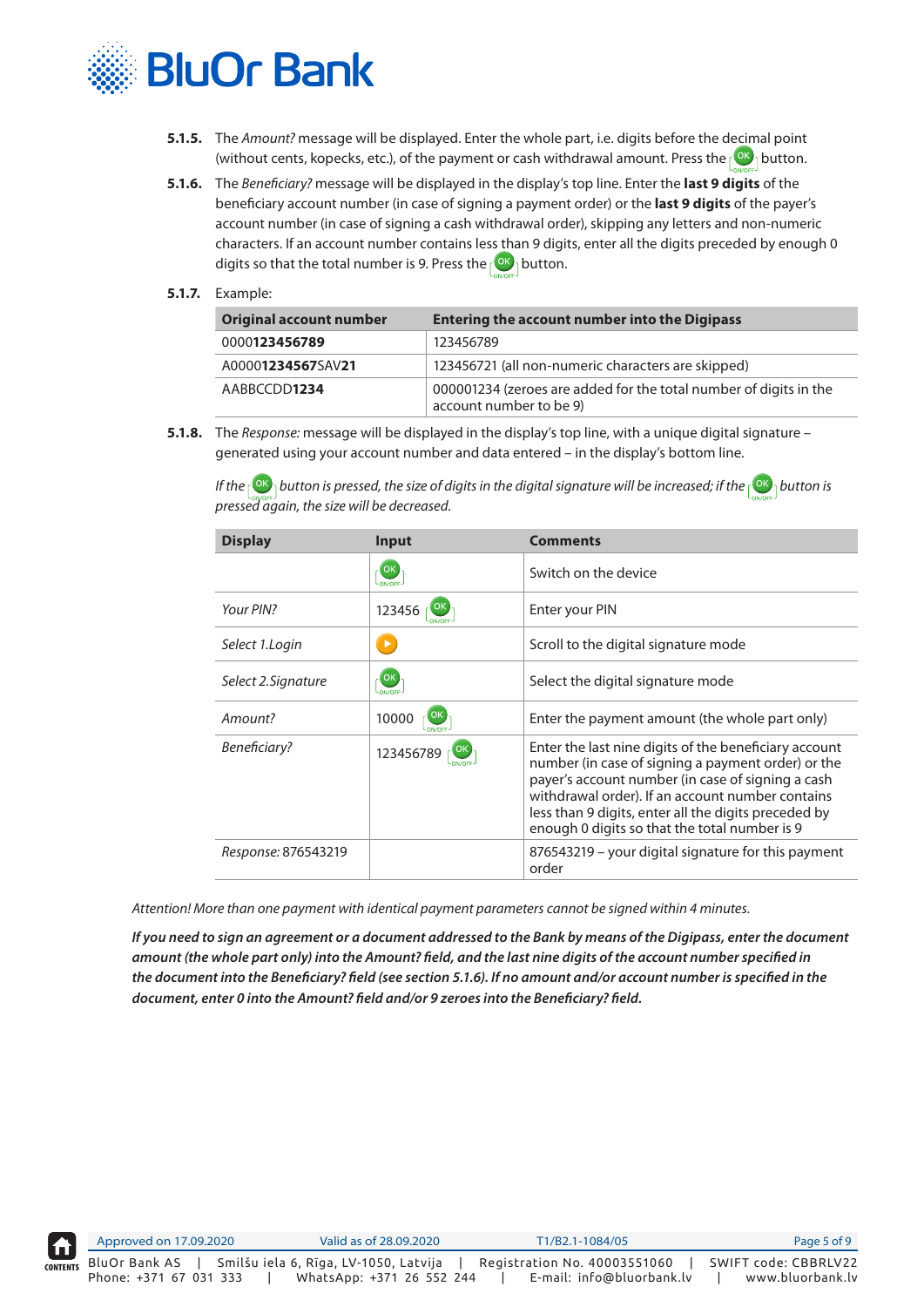<span id="page-6-0"></span>

# **6. DIGIPASS SETTINGS (***SETTINGS* **FUNCTION)**

#### **6.1. Changing your PIN**

- **6.1.1.** Switch on the device by holding the **button.** For a short time, the *Welcome* message will be displayed.
- **6.1.2.** In 1 2 seconds the message will be changed to *Your PIN?*. Enter your PIN and press the  $\lceil$ <sup>OK</sup><sub>1</sub> button.
- **6.1.3.** If the PIN is entered correctly, the *PIN OK* message will be displayed, followed by the *Select 1. Login* message. Press the **button until the following message is displayed: 4. Settings. Press the**  $\frac{Q(K)}{2}$ button.
- **6.1.4.** The following message will be displayed: *1. Change PIN*. Press the  $\lceil \frac{0 \kappa}{1} \rceil$  button.
- **6.1.5.** The *Your PIN?* message will be displayed. Enter your PIN and press the **DK** button. If the PIN is entered correctly, the *PIN OK* message will be displayed.
- **6.1.6.** In 1–2 seconds the following message will be displayed: *New PIN?*; you will be prompted to provide your personal PIN – a number consisting of 6 to 8 digits. Choose a combination of digits easy for you to remember yet difficult to associate with you (i.e. do not use your birthday, phone number, etc.). Memorize the chosen PIN and enter it into the Digipass, confirm input by pressing the  $\left| \right|^{O(K)}$  button. If the chosen PIN is too simple, the following message will be displayed: *Weak PIN!*. Press the **Button** and enter a different PIN.
- **6.1.7.** The following message will be displayed: *Confirm PIN*. Enter the chosen PIN again and press the **COK** button. If you have entered the chosen PIN correctly, the following message will be displayed: *PIN changed*. If the PIN is entered incorrectly, the following message will be displayed: *PINs differ!*; press the  $\left[\frac{OK}{R}\right]$  button and enter the PIN once again.

*Never write down your PIN or store it with the Digipass. In case the device is stolen or lost, this will make unauthorized access to your digital signature easier because the device's functions can only be accessed by entering the correct PIN.*

| <b>Display</b>     | Input                             | <b>Comments</b>                                                                         |
|--------------------|-----------------------------------|-----------------------------------------------------------------------------------------|
|                    | [OK]<br>ON/OFF-                   | Switch on the device                                                                    |
| Your PIN?          | 123456                            | Enter your PIN                                                                          |
| Select 1.Login     | $\blacktriangleright$             | button until the 4. Settings message is<br>Press the $\blacktriangleright$<br>displayed |
| Select 4. Settings | $($ OK $)$<br>ON/OFF-             | Select the 4. Settings function                                                         |
| 1.Change PIN       | $($ OK $)$<br>LON/OFF-            | Select the PIN change function                                                          |
| Your PIN?          | $\overline{\mathsf{C}}$<br>123456 | Enter your PIN                                                                          |
| New PIN?           | OK<br>010203                      | Enter your chosen PIN (6 to 8 digits) and memorize it                                   |
| Confirm PIN        | 010203                            | Enter your chosen PIN once again and confirm it                                         |
| PIN changed!       |                                   | PIN has been changed                                                                    |

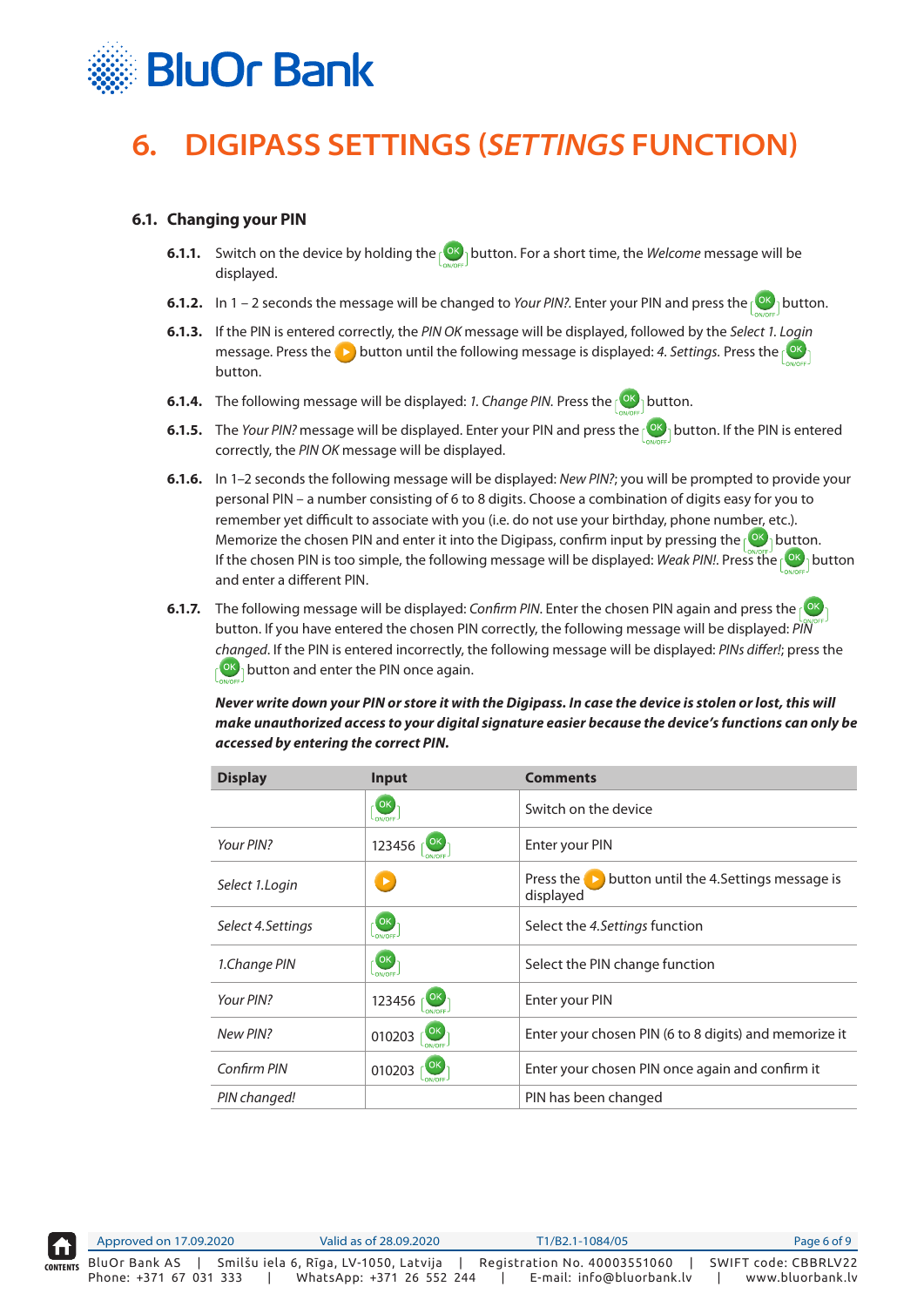<span id="page-7-0"></span>

#### **6.2. Adjusting the display contrast level**

- **6.2.1.** Switch on the device by holding the **button.** For a short time, the *Welcome* message will be displayed.
- **6.2.2.** In 1 2 seconds, the message will be changed to *Your PIN?*. Enter your PIN and press the pox button.
- **6.2.3.** If the PIN is entered correctly, the *PIN OK* message will be displayed, followed by the *Select 1. Login* message. Press the **button until the following message is displayed: 4. Settings. Press the poxy** button.
- **6.2.4.** The following message will be displayed: *1. Change PIN*. Press the **button.**
- **6.2.5.** The following message will be displayed: 2. Contrast. Press the  $\left[O\right]$  button.
- **6.2.6.** The following message will be displayed: *Contrast NN*, where NN represents the display contrast level.
- **6.2.7.** Press the **button to adjust the contrast level.**
- **6.2.8.** To confirm the selected contrast level, press the  $\sqrt{8}$  button.
- **6.2.9.** The *Done* message will be displayed.

### **7. ADDITIONAL INFORMATION ABOUT THE DIGIPASS (***INFO* **FUNCTION)**

- **7.1.** Switch on the device by holding the  $\left| \frac{dN}{d} \right|$  button. For a short time, the *Welcome* message will be displayed.
- **7.2.** In 1 2 seconds, the message will be changed to *Your PIN?*. Enter your PIN and press the pox button.
- **7.3.** If the PIN is entered correctly, the *PIN OK* message will be displayed, followed by the *Select 1. Login* message. Press the **button until the following message is displayed:** *5. Info.* Press the  $\left\{ \infty \atop n \right\}$  button.
- **7.4.** The following message will be displayed *1. Date / Time*. To view the current Digipass date and time, press the  $\lceil 0K \rceil$  button. To view another additional information about the Digipass, press the  $\blacktriangleright$  button until the relevant message is displayed, then press the  $\lceil \frac{OK}{I} \rceil$  button:
	- ▸ Battery the Digipass battery level;
	- $\triangleright$  Serial number the Digipass serial number;
	- $\blacktriangleright$  Firmware the Digipass firmware version.

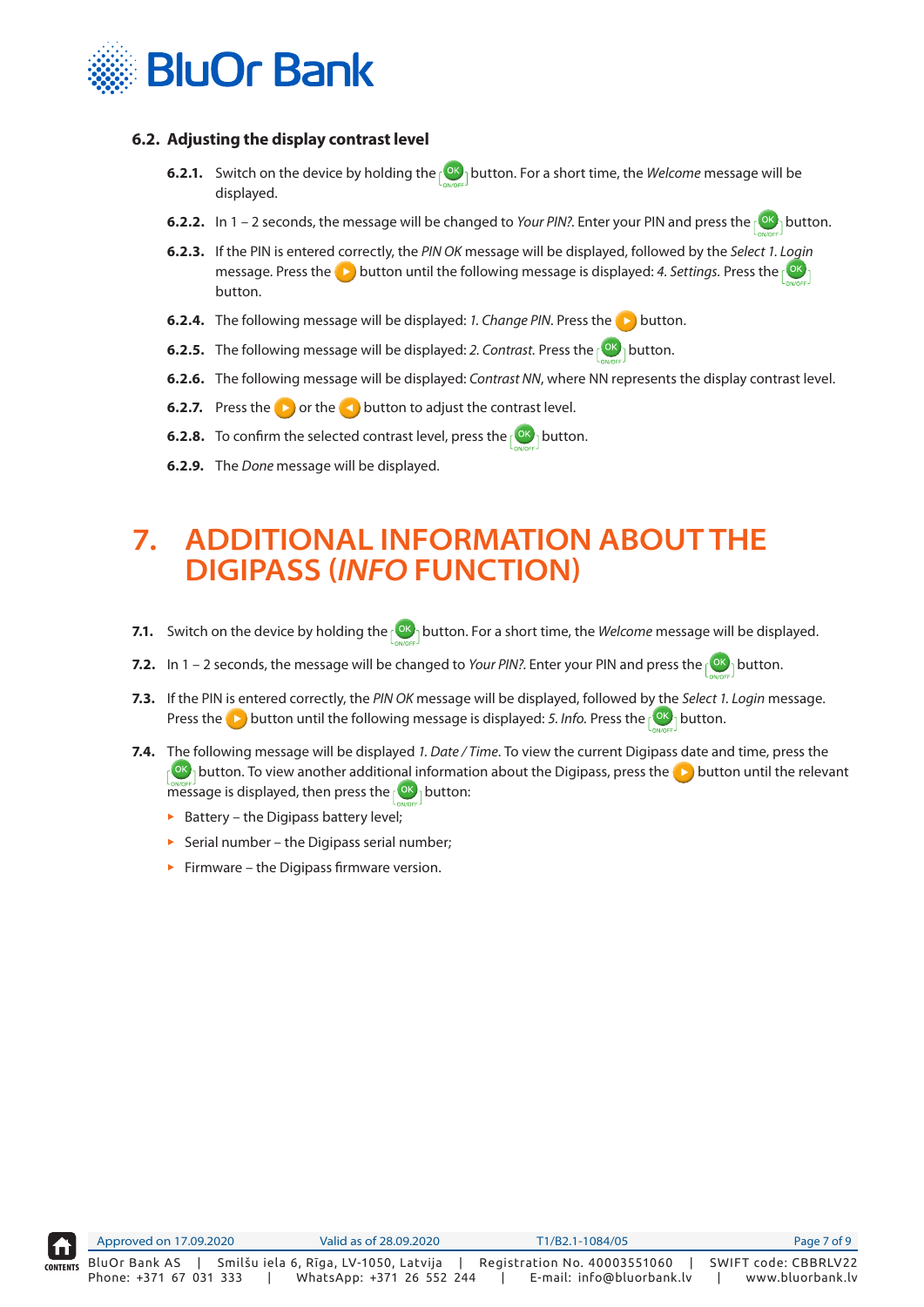<span id="page-8-0"></span>

# **8. WHAT TO DO IN EMERGENCIES**

- **8.1.** In case of malfunction, theft or loss of the Digipass, as well as if the Digipass battery is low, you should immediately contact your client relationship manager or call the Bank at **+371 67 031 333**.
- **8.2.** If you have incorrectly entered the PIN three times in a row, the Digipass will be locked for 10 minutes and the *Please wait!* message will be displayed. During this time, the Digipass cannot be used or switched off. After 10 minutes, the following message will be displayed: *Last try!.* If you enter an incorrect PIN for the fourth time (i.e. during the last attempt), the *Wrong PIN* message will be displayed, followed by the *Token locked* message. Press the  $\left[\frac{QK}{D}\right]$  button and the message will automatically change to *Challenge*:, displaying the challenge code. You will have to contact your client relationship manager or call the Bank at **+371 67 031 333** and provide this challenge code in order to receive the unlocking code. Having received the unlocking code from the Bank's employee, press the  $\left|\mathbb{O}^{\mathsf{K}}\right|$  button and, once the *Response*? message is displayed, enter the received code and press the **Button.** If the unlocking code is entered correctly, the *Response OK* message will be displayed and you will be prompted to select a new PIN (for detailed information, refer to 3.3-3.4 above). If the unlocking code is entered incorrectly, the following message will be displayed: *Wrong response*. Repeat the unlocking code input procedure once again.

# **9. MESSAGES GENERATED BY THE DIGIPASS**

| <b>English</b>        | <b>Comments</b>                                                                                                                                                                                                                                                                                                   |
|-----------------------|-------------------------------------------------------------------------------------------------------------------------------------------------------------------------------------------------------------------------------------------------------------------------------------------------------------------|
| $<$ OK $>$            | Action performed successfully                                                                                                                                                                                                                                                                                     |
| Amount?               | Transaction amount stated in the document to be signed (the whole part only)                                                                                                                                                                                                                                      |
| <b>Battery</b>        | <b>Battery level</b>                                                                                                                                                                                                                                                                                              |
| <b>Battery empty!</b> | Battery is empty                                                                                                                                                                                                                                                                                                  |
| <b>Battery low!</b>   | Battery low, please get in touch with the Bank                                                                                                                                                                                                                                                                    |
| Beneficiary?          | The last nine digits of the beneficiary account number (in case of signing a payment order)<br>or the payer's account number (in case of signing a cash withdrawal order). If an account<br>number contains less than 9 digits, enter all the digits preceded by enough 0 digits so that<br>the total number is 9 |
| <b>Button stuck</b>   | Some button is stuck in the pressed-down state                                                                                                                                                                                                                                                                    |
| Challenge:            | Unlock Challenge code to be given to a Bank employee in order to receive the unlocking<br>code                                                                                                                                                                                                                    |
| Change PIN            | PIN change                                                                                                                                                                                                                                                                                                        |
| Confirm PIN           | Confirmation of a new PIN                                                                                                                                                                                                                                                                                         |
| Contrast              | Digipass display contrast level                                                                                                                                                                                                                                                                                   |
| Date/Time             | Current Digipass date and time according to Greenwich Mean Time                                                                                                                                                                                                                                                   |
| Done                  | Digipass display contrast level changed                                                                                                                                                                                                                                                                           |
| Firmware              | Digipass firmware version                                                                                                                                                                                                                                                                                         |
| Info                  | Function of additional information about the Digipass                                                                                                                                                                                                                                                             |
| <b>Initial PIN?</b>   | Initialization code issued by a Bank employee                                                                                                                                                                                                                                                                     |
| Last try!             | Last PIN or unlock code attempt                                                                                                                                                                                                                                                                                   |
| Login                 | Unique password function                                                                                                                                                                                                                                                                                          |
| New PIN?              | <b>New PIN</b>                                                                                                                                                                                                                                                                                                    |
| PIN changed           | PIN changed successfully                                                                                                                                                                                                                                                                                          |
| PIN errors:           | Number of PIN or initialization code incorrect entry code attempts                                                                                                                                                                                                                                                |